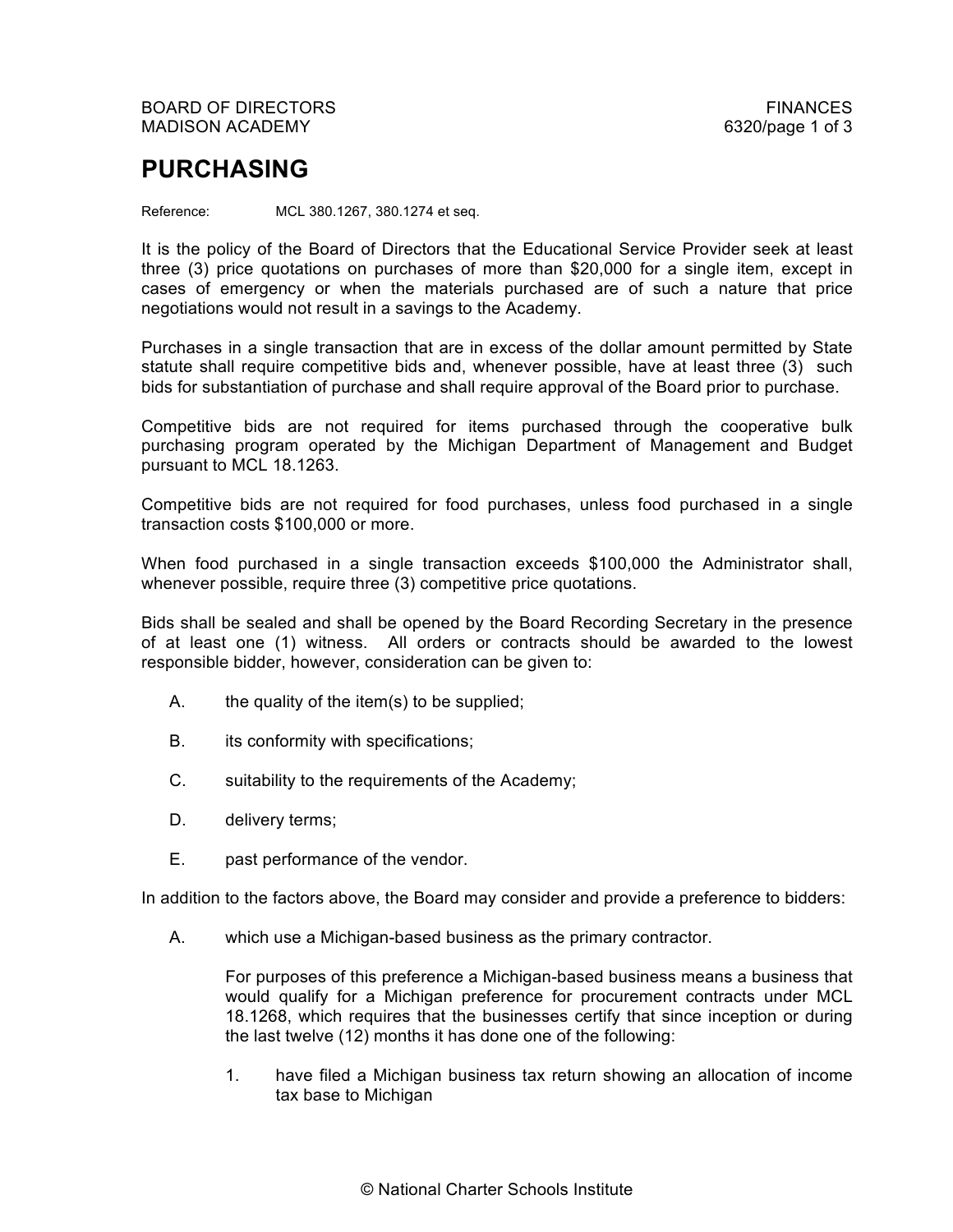## BOARD OF DIRECTORS FINANCES MADISON ACADEMY 6320/page 2 of 3

- 
- 2. have filed a Michigan income tax return showing income generated in or attributed to Michigan
- 3. withheld Michigan income tax from compensation paid to the bidder's owners and remitted the tax to the Michigan Department of Treasury

This preference shall not apply to any procurement or project using Federal funds, nor shall it be used if it would violate any Federal law or requirements.

The Board reserves the right to reject any and all bids.

Contracts can be awarded by the Educational Service Provider without Board approval for any single item or group of identical items costing less than \$19,999. All other contracts require Board approval prior to purchase.

The Educational Service Provider is authorized to purchase all items within budget allocations.

The Board should be advised, for prior approval, of all purchases of equipment, materials, and services when the purchase was not contemplated during the budgeting process.

The Educational Service Provider is authorized to make emergency purchases, without prior approval, of those goods and/or services needed to keep the Academys in operation. Such purchases shall be brought to the Board's attention at the next regular meeting.

In order to promote efficiency and economy in the operation of the Academy, the Board requires that the Educational Service Provider periodically estimate requirements for standard items or classes of items and make quantity purchases on a bid basis to procure the lowest cost consistent with good quality.

Whenever storage facilities or other conditions make it impractical to receive total delivery at any one time, the total quantity to be shipped but with staggered delivery dates, shall be made a part of the bid specifications.

Before placing a purchase order, the Educational Service Provider check as to whether the proposed purchase is subject to bid, whether sufficient funds exist in the budget, and whether the material might be available elsewhere in the Academy. All purchase orders shall be numbered consecutively.

In the interests of economy, fairness, and efficiency in its business dealings, the Board requires that:

- A. opportunity be provided to as many responsible suppliers as possible to do business with the Academy;
- B. a prompt and courteous reception, insofar as conditions permit, be given to all who call on legitimate business matters;
- C. upon the placement of a purchase order, the Educational Service Provider shall commit the expenditure against a specific line item to guard against the creation of liabilities in excess of appropriations.

© National Charter Schools Institute